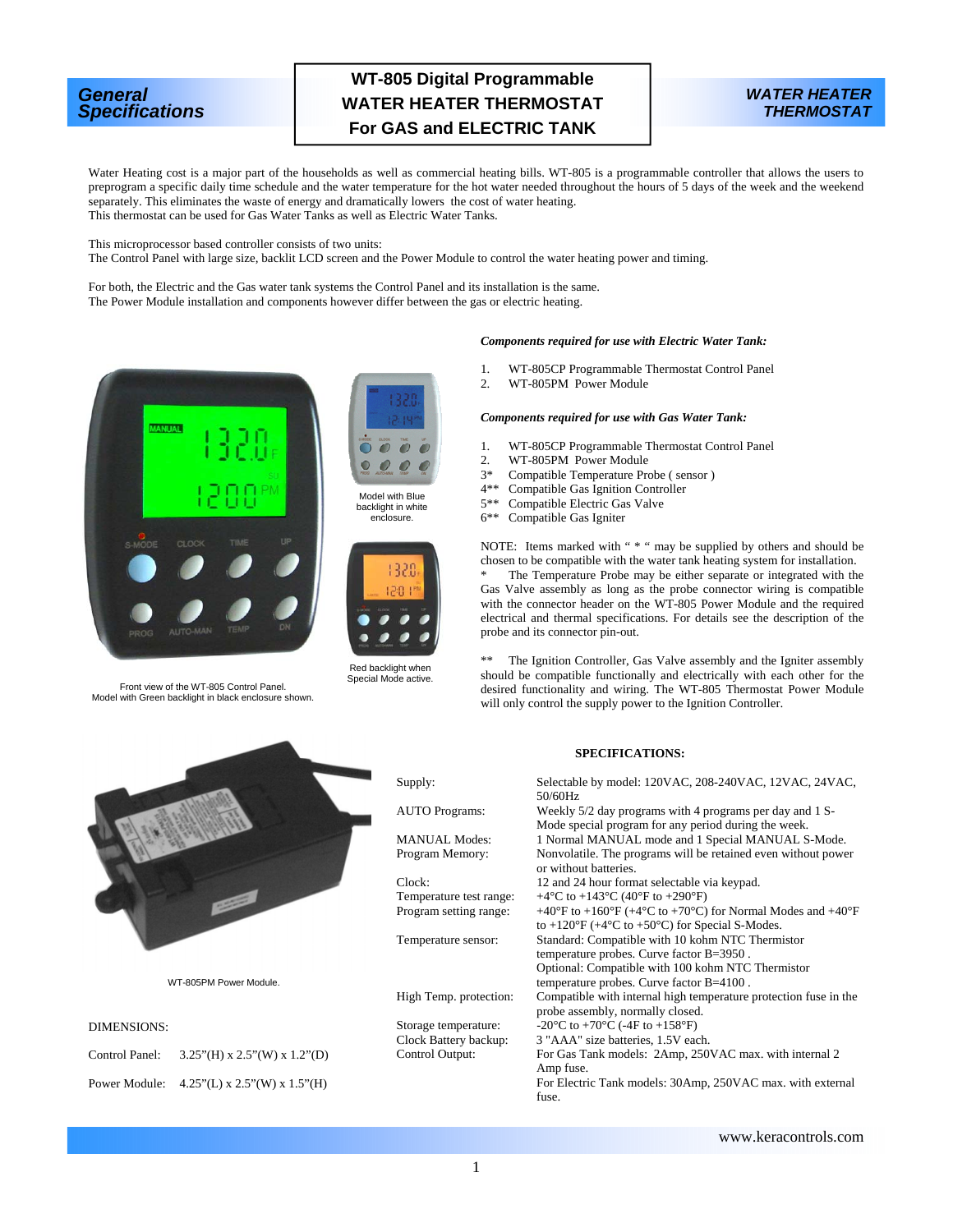





#### **HEATING PROGRAMS**

- **AWAKE:** This is an Automatic program typically for the morning, when you may prefer a warmer temperature.
- **AWAY:** This is an energy-saving Automatic program for the time you are away from home. The setting can be adjusted to minimize energy consumption.
- **HOME:** This is an Automatic program for the time you return home and want a comfortable temperature, typically warmer settings during winter and cooler settings during summer.
- **SLEEP:** This is an Automatic sleep program. You may choose to set temperature for energy savings or comfort as desired.
- **S-MODE:** Special Save-Mode program that, when enabled, will override all other programs. S-MODE may be programmed to execute Automatically for any period during the week including the Weekend. S-MODE may be activated Automatically as programmed or Manually by pressing the S-MODE key at any time.
- **MANUAL**: This mode is activated by pressing the AUTO-MAN key at any time when in AUTO mode and while the thermostat is not in S-MODE. Manual mode will override the AUTO mode until the key is pressed again.

**MANUAL** 

- **S-MODE:** This mode is activated by pressing the S-MODE key at any time. MANUAL S-MODE will override any other mode until the key is pressed again. This mode preset temperature CANNOT be altered by pressing UP or DN keys. Instead, it is using the temperature as preset for the Automatic S-MODE.
- Note: 1) The 4 programs for Weekdays, the 4 programs for Weekends and the S-MODE program are all independent. You may set them to the same or different time/temperature combinations.
	- 2) S-MODE temperature preset is limited to 120F (50°C) maximum. All other modes are limited to 160F (70°C) maximum.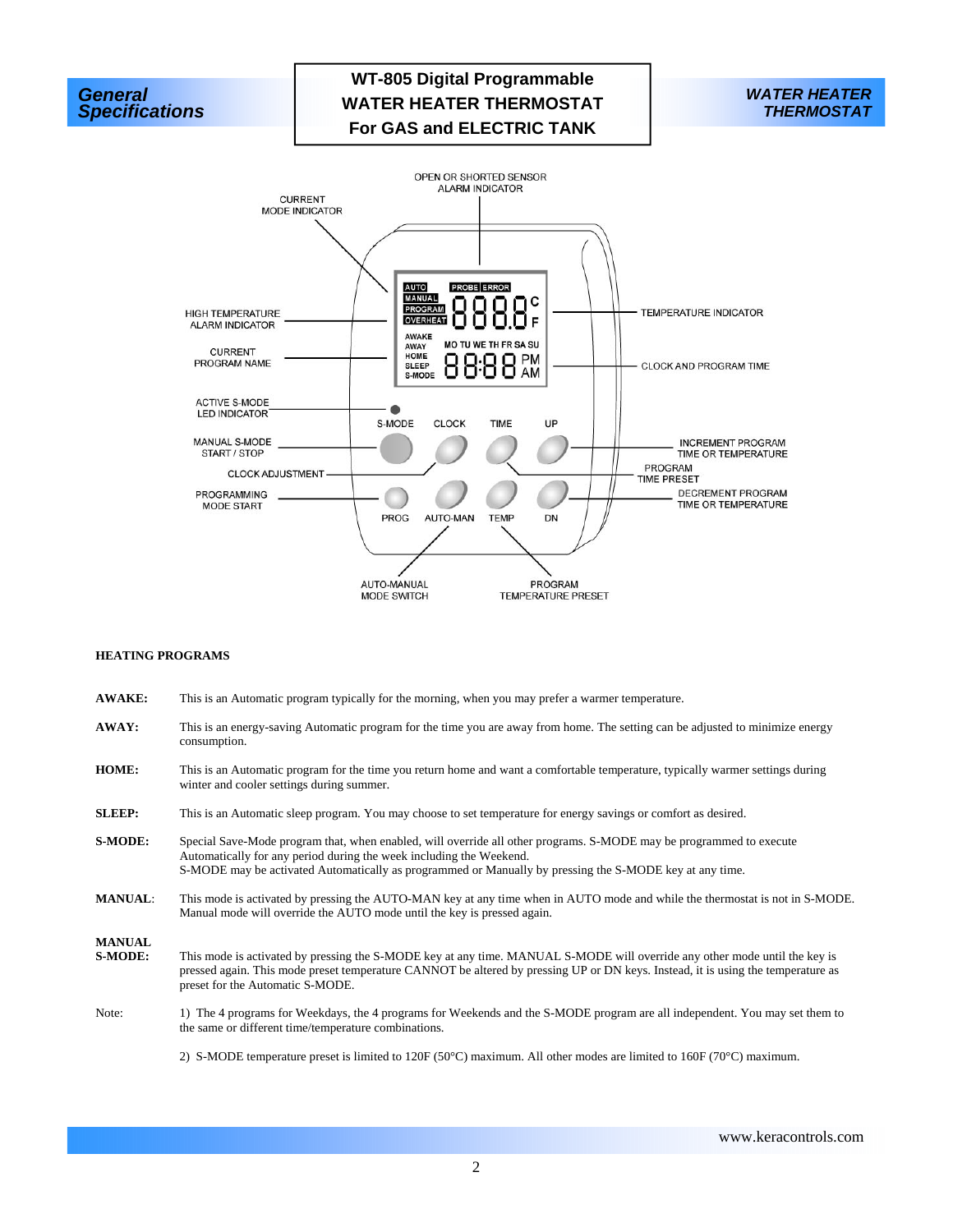

## **TEMPORARY OVERRIDE:**

*In all modes EXCEPT the S-MODE:* To change the temperature temporarily press UP or DN key to set the desired temperature. The thermostat will return to the regular program at the next scheduled program time.

Note: The thermostat has an automatic delay function to protect the heating systems from frequent on/off sequences. Sometimes there may be a delay before the thermostat activates the system.

#### **MANUAL Mode:**

- This feature is to hold the thermostat at a constant temperature and disable the set programs.
	- Press AUTO-MAN key once while the thermostat is in the AUTO mode. AUTO symbol will disappear from the display. Use UP or DN keys to set the desired hold temperature.

NOTE: In ALL S-MODEs the display color will be RED. In all Normal modes the display will be GREEN ( or optional BLUE ).

#### **Set CLOCK Time and Day:**

- Press CLOCK key to start time setting. Only time will be shown.
- Use UP or DN key to set the current time.
- Press CLOCK again. Weekday will flash.
- Use UP or DN key to set the current day.
- Press CLOCK key again to exit.

### **12/24 Hour Clock Display Format:**

- Press the CLOCK key to initiate the clock preset mode.
- Press both UP and DN keys together at the same time to change the time display from 12-hour format to 24-hour format (e.g. 8:00 pm / 20:00) and vice versa.

#### **NORMAL AUTO SCHEDULE PROGRAMMING ( Display color GREEN or optional BLUE )**

This thermostat is equipped with separate programming for Weekdays and Weekends, with four programs each.

• Press the PROG key once to begin schedule programming of the currently executed program. The display will indicate symbol: PROGRAM.

 The name of the program (AWAKE, AWAY, HOME, SLEEP) will be shown on the left hand side of the display. To go to another program, press the PROG key repeatedly.

 MO to FR symbol indicates the Weekday programs and SA SU indicates the Weekend programs. The minutes in the time section on the display will start flashing.

#### **To program the scheduled Start Times:**

- Program start times can be set in increments of 10 minutes.
- Press TIME key repeatedly to move the time cursor to minutes, hours and AM/PM selection.
- Use UP or DN keys to set the desired start time.

#### **To program the scheduled Temperatures:**

- Temperature can be set in increments of 0.5°.
- Press TEMP key to initiate the temperature preset.
- Use UP or DN keys to set the desired temperature.
- To terminate the programming mode press PROG key repeatedly until the symbol PROGRAM disappears from the display, or just wait till the controller exits the programming mode automatically within 15 seconds if no keys are pressed.

TIP: Press and hold the UP or DN key to move the numbers quickly.

#### **To Check the Current Programs:**

• Press either UP or DN key ONCE to check the current programmed temperature setting without changing it.

Note: The PROG key can also be used at any time to review all the set programs.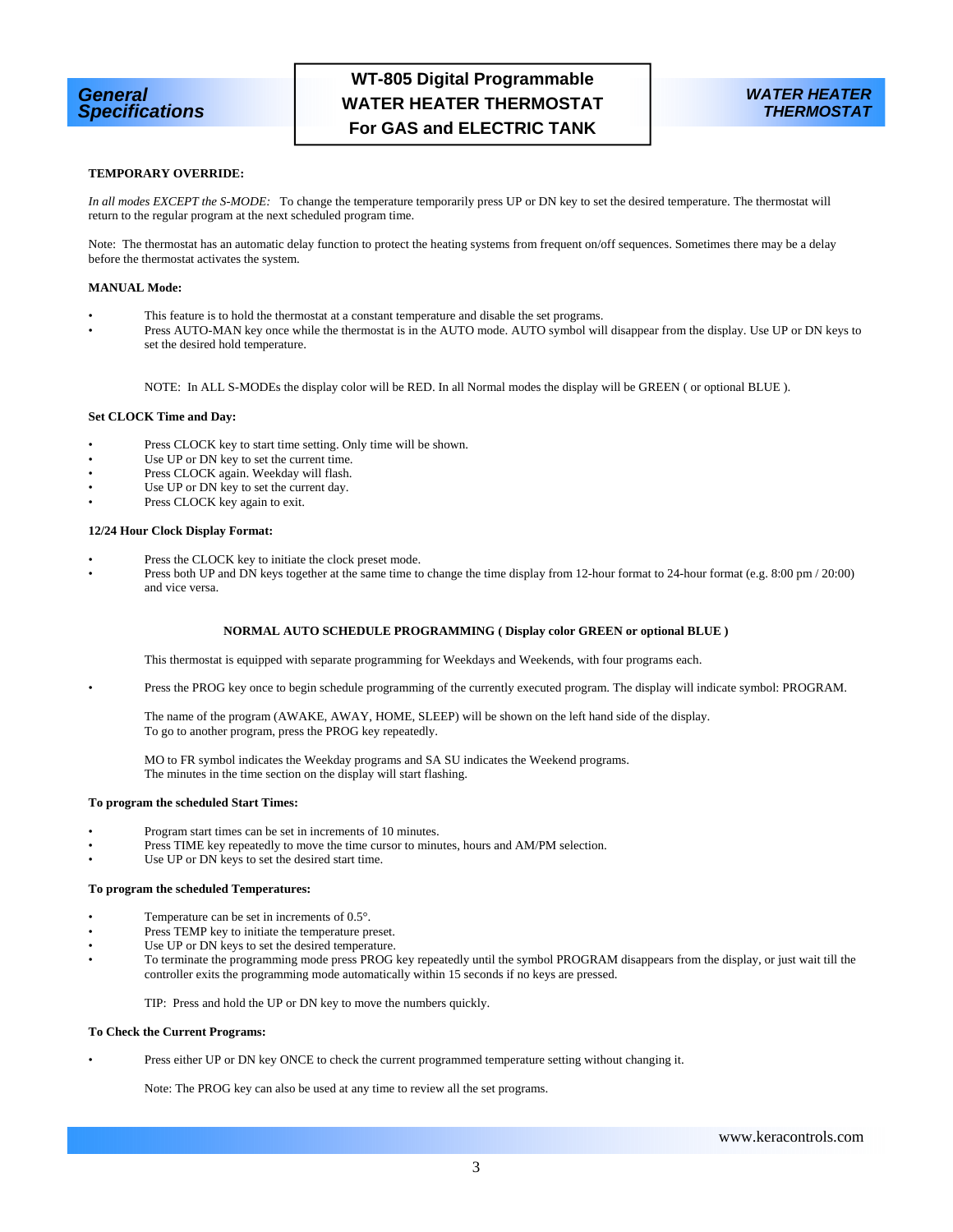



### **S-MODE AUTO SCHEDULE PROGRAMMING ( Display color RED )**

 This special AUTO mode allows for separate programming for any period from Monday to Sunday. Only one temperature may be preset for the entire program duration. Only one Start time and one End time can be programmed.

## **To program the S-MODE:**

• If thermostat is currently in S-MODE, press the PROG key and perform programming like for the Normal Auto modes.

• If thermostat is NOT currently in S-MODE, press the S-MODE key first to initiate the Manual S-MODE and then press the PROG key and perform programming like for the Normal Auto modes. Remember to press the S-MODE key again to end the Manual S-Mode if not required at this time.

#### **ALARMS**

The Thermostat is capable of detecting several possible error situations in the system.

#### 1) **OVERHEAT ERROR**

 This Alarm may occur when the detected temperature exceeds +188F (+87°C) . The display will indicate OVERHEAT flashing for as long as the high temperature is present. This Alarm will cause the output load to be disconnected until the temperature falls below the alarm level. Then the alarm will stop flashing but will remain on the display until it is reset manually by pressing the TIME and TEMP keys at the same time.

## 2) **PROBE ERROR**

 This Alarm is initiated when the temperature sensor probe wiring is either shorted or becomes open. If the probe is detected to be shorted, the temperature indication on the display will read very high. If the probe wiring is open, the temperature indication will read very low. In both cases the Alarm will NOT be automatically reset and the load will remain disconnected until the error is repaired AND either the power ( including batteries ) is disconnected for at least 5 seconds OR the two keys: TIME and TEMP are pressed at the same time.

### **BACK-UP BATTERIES**

 The controller uses 3 batteries "AAA" type, 1.5V each, for back-up of the clock in case of the supply power failure. They assure the correct time counting after the power is restored.

 The system will work correctly even without batteries installed, however when power fails it will lose the current time and will NOT automatically resume its heating program until the clock is set manually.

### **To Install or Change the Batteries**

It is recommended for the batteries to be replaced at least once every year even if there was no power failure in the meantime.

- Open the thermostat Control Panel by pressing on the left hand side of the enclosure near the 2 latching tabs in the back panel ( or press the 2 tabs with a finger or a small screwdriver ) and then pull that side of the box until the latches disengage. Then carefully disengage the box from the other 2 tabs on the opposite side of the box.
- Remove the old batteries and install new ones quickly.
- Close the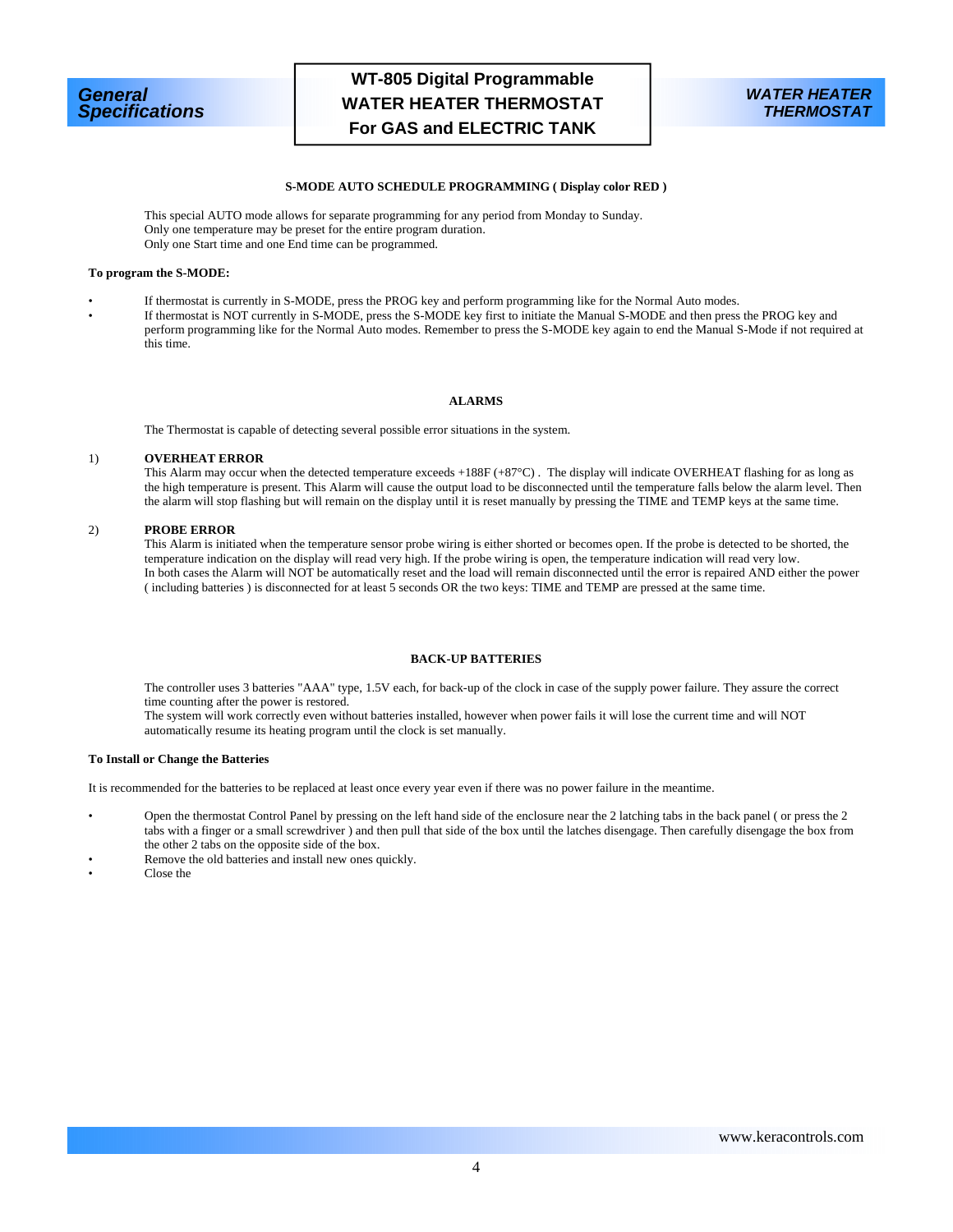





# **THERMOSTAT INSTALLATION ON THE GAS WATER TANK**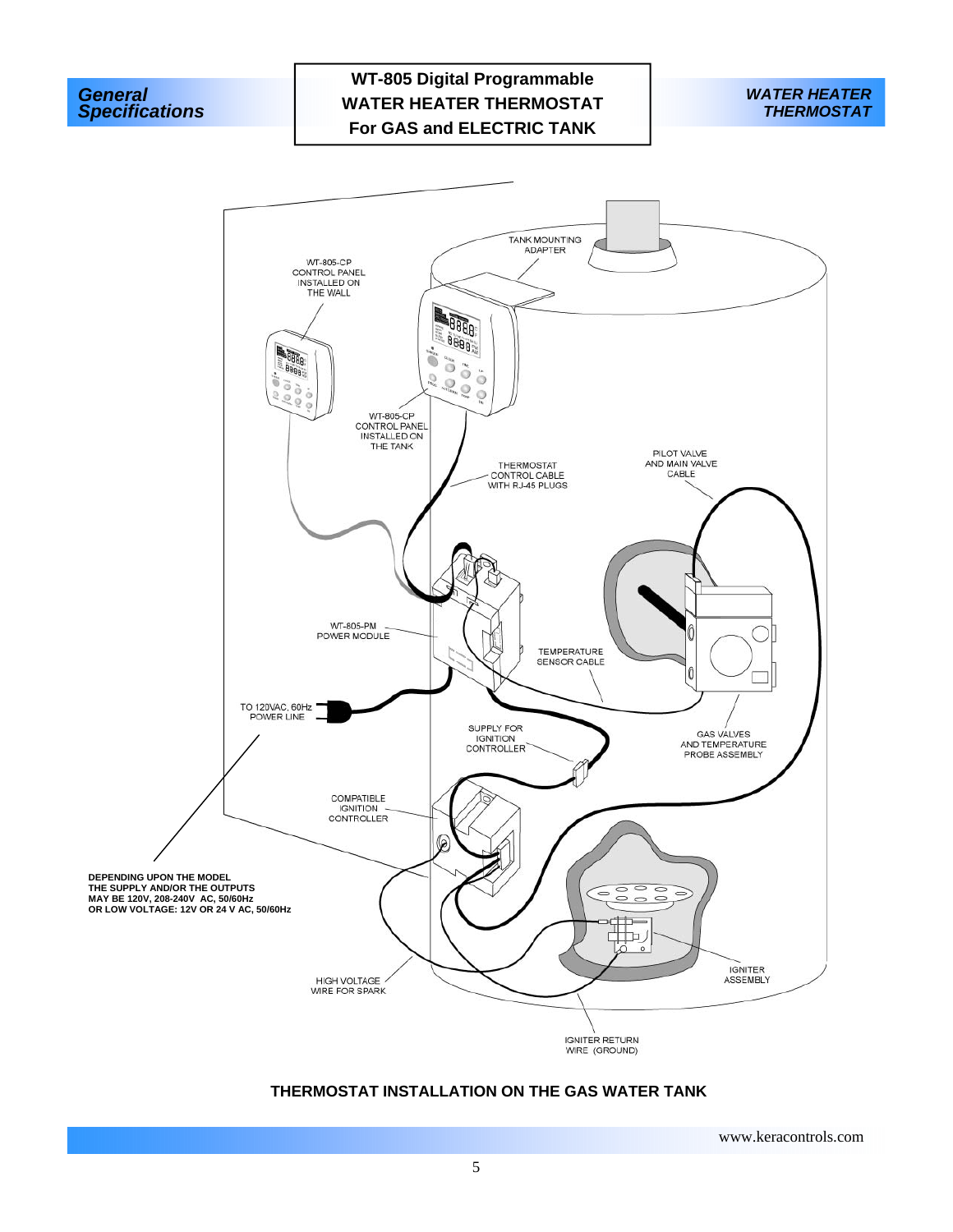





# **THERMOSTAT INSTALLATION ON THE ELECTRIC WATER TANK**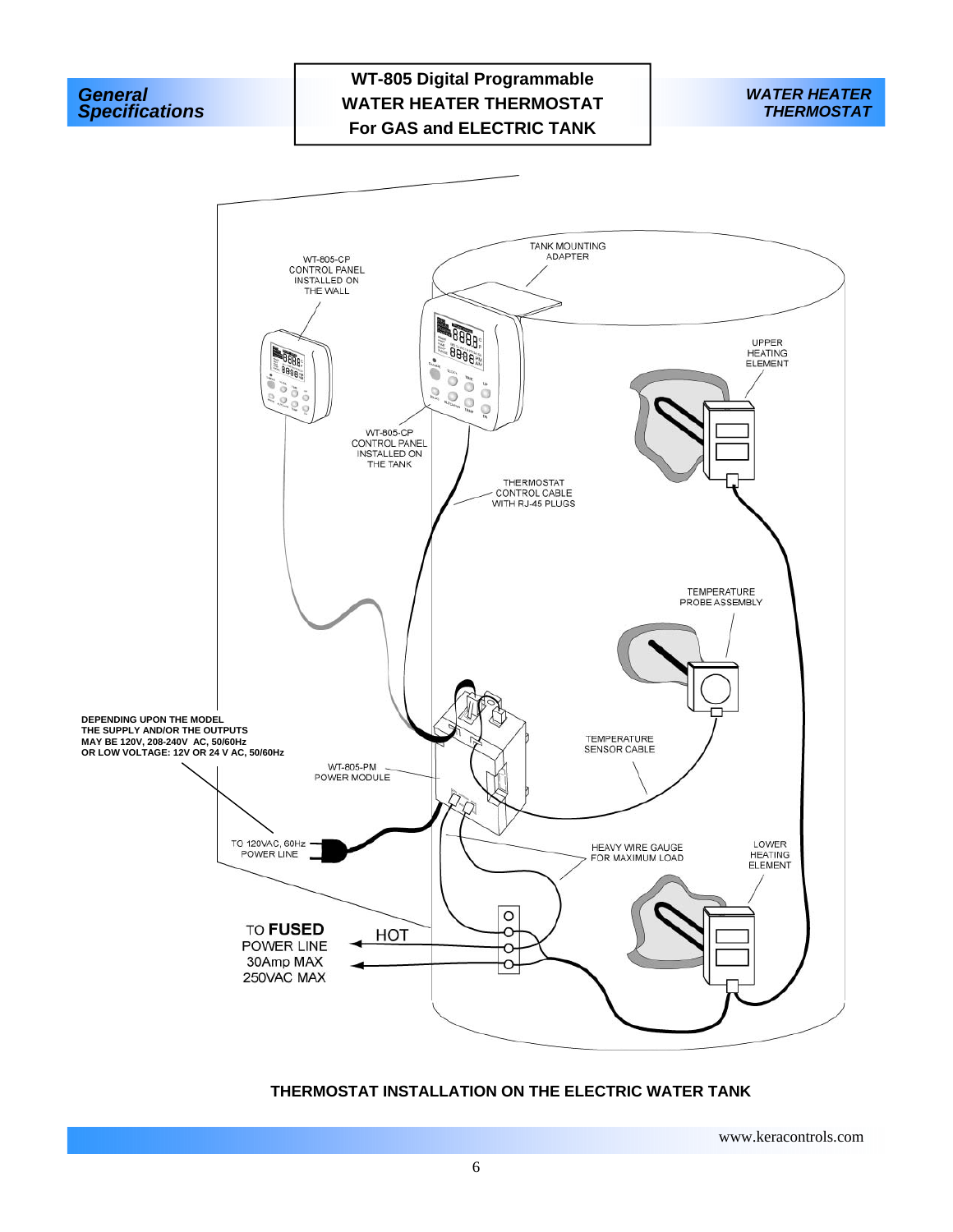



### **INSTALLATION**

This thermostat is designed for use with most Gas and Electric Water Tanks. The complete system requires the following components:

- WT-805-CP series Control Panel.
- WT-805-PM series Power Module.
- WTCC-11 series Control Cable or any RJ-45 compatible cable with straight connection ( no cross-connection ).
- Compatible Temperature Probe Assembly ( see specifications for compatible types ). Can be external or internal ( immersed ).
- For Gas Tanks only: Compatible Gas Ignition Controller. Most Ignition Controllers can be used if satisfactory for the heating system used.
- For Gas Tanks only: Compatible Gas Valve. Must be selected to be satisfactory for the heating system and the Ignition Controller used.
- For Gas Tanks only: Compatible Gas Igniter. Most electric igniters can be used. Assure its compatibility with the selected Ignition Controller.

## **INSTALLATION PROCEDURE**

#### **CAUTION ! TO AVOID FIRE, SHOCK, OR DEATH, SHUT OFF GAS SUPPLY AND ELECTRICAL POWER SUPPLY AT THE CIRCUIT BREAKER OR FUSE AND TEST THAT THE POWER IS OFF BEFORE WIRING.**

- Step 1. Install compatible Gas Valve assembly with the Temperature Probe and the compatible Gas Ignition Controller with the Pilot Igniter in the Water Tank.
- Step 2. Connect the wiring harness between the Ignition Controller, the Pilot Igniter and the Gas Valve assembly. DO NOT connect the Power Supply wires of the Ignition Controller.
- Step 3. Install the Control Panel back cover securely on the top of the water tank, on the wall of the water tank or on the wall nearby the tank. When installing on the top of the Water Tank, FIRST attach the plastic adapter to the Control Panel back cover by using the two self-tapping screws. Then use the attached plastic Adapter with adhesive tape to stick it on the flat, clean area on the top of the tank close to its edge (or in other location ), . Alternately, the back cover may be installed on the side of the tank by securing it with two screws (included) or the plastic Adapter can be drilled to accept a few screws for mounting to the top of the tank ( or other surface ).Keep the distance to the location of the Power Module short enough to avoid excessive strain on the Control Cable between the Control Panel and the Power Module. **CAUTION ! Make sure that the water tank vessel is not damaged or stressed during installation !**
- Step 4. Install the Power Module on the side of the tank or inside the tank installation space. Keep in mind that the distance from the Power Module to the Gas Valve Assembly and to the Control Panel should be short enough to avoid stress on the wiring and the control cable and so that the high voltage wire for the Igniter can reach it.
- Step 5. Connect the 4-pin Temperature Sensor plug of the Gas Valve Assembly ( or other compatible temperature probe ) with the corresponding socket in the Power Module.
- Step 6. Wire up the output cord of the Power Module (the cord without the plug) to the supply wires of the Gas Ignition Controller. Observe the correct polarity of the wiring. The Hot wire has the darker color (usually black or brown) while the Neutral wire has a lighter color (usually white or yellow). The Hot wire should go to the wire with the Inline Fuse that is going to the Ignition Controller. Make sure that this is a secure connection as it usually carries High power line voltage. Secure the connection with wire nuts or crimp connectors and wrap them up with the electrical tape for safety.
- Step 7. Insert 3 pcs of "AAA" type batteries, 1.5 V each, in the battery holder on the back cover of the Control Panel. Observe the correct polarity.
- Step 8. Connect the RJ-45 Control Cable plug to the socket inside the Control Panel and snap the Control Panel box securely onto its back cover.
- Step 9. Connect the other end of the Control Cable to the corresponding socket in the Power Module and thread the cable through the strain relief on the module.

### Step 10. **MAKE SURE THAT THE WATER TANK IS FILLED UP WITH WATER !**

- Step 11. Plug-in the power line plug of the Power Cord from the Power Module to the Supply power line. **Make sure that the Supply is compatible with the thermostat model**. The Control Panel display should light up and the display should show the clock time flashing the minutes, ready to setup the current clock time.
- Step 12. Proceed with the setup of the Thermostat clock and programs.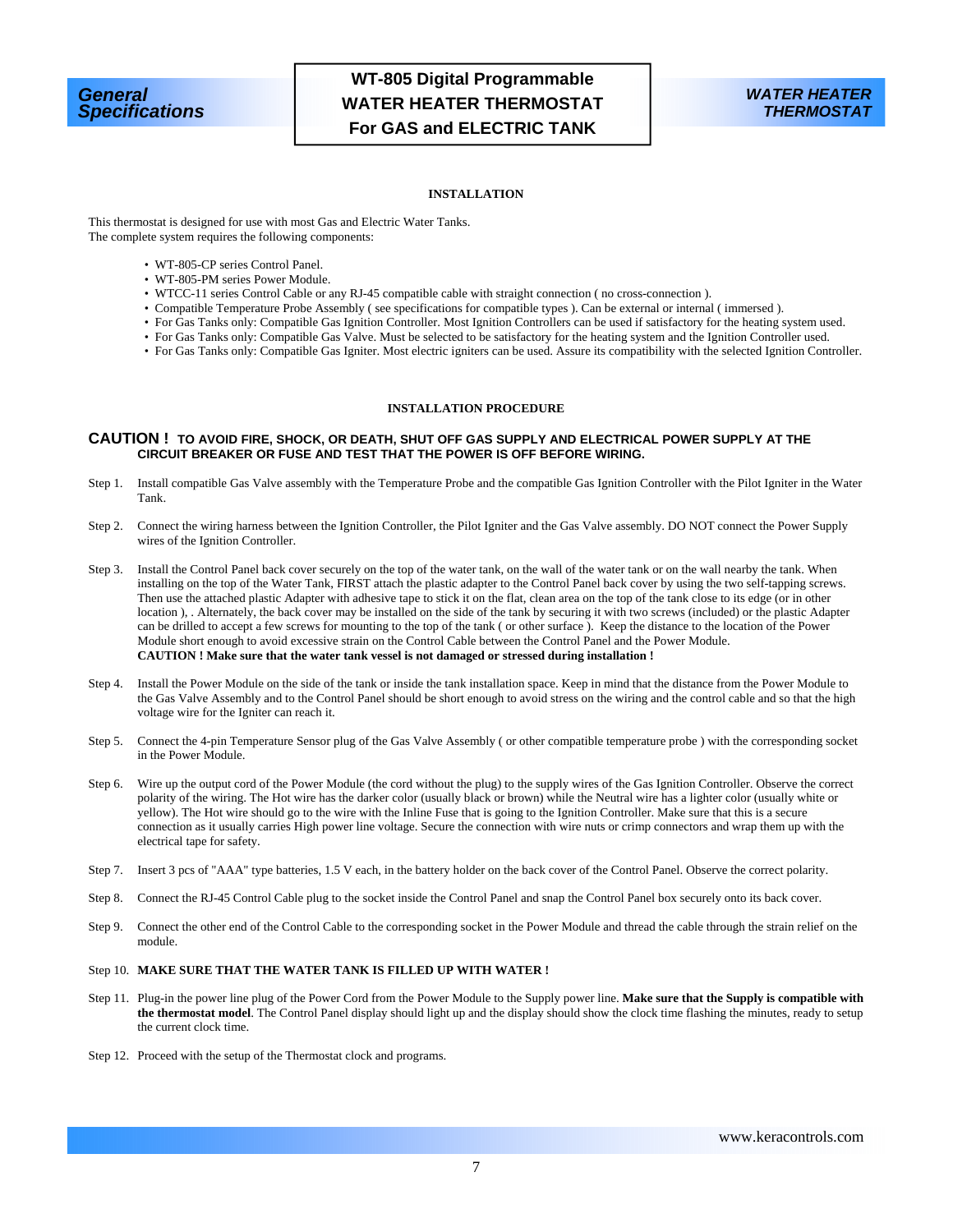



## **CHOOSING LOCATION FOR THE THERMOSTAT**

Thermostat Control Panel can be mounted:

- On top of the water tank using the attached adapter with adhesive tape. Make sure that there is no condensing moisture or water present in the area.
- On a wall or panel where the distance to the Power Module is short enough to prevent the Control Cable from being under too much tension.

The Power Module can be mounted:

- On the side or inside electrical space of the water tank. Make sure that there is no condensing moisture or water present in the area.
- On a wall or panel where the distance to the Control Panel is short enough to prevent the Control Cable from being under too much tension.

#### Thermostat Control Panel or Power Module should NOT be mounted:

- Outside, where exposed to the elements like rain, snow, direct sunlight or excessively strong wind.
- Exposed to direct light or heat from a lamp, sun, fireplace, or other temperature-radiating objects which may cause damage or malfunction.
- Near or in direct airflow from supply registers and return-air grilles.
- In areas with excessive moisture.

After choosing a location for the new thermostat, you may arrange to have a heating contractor install the control wiring for you.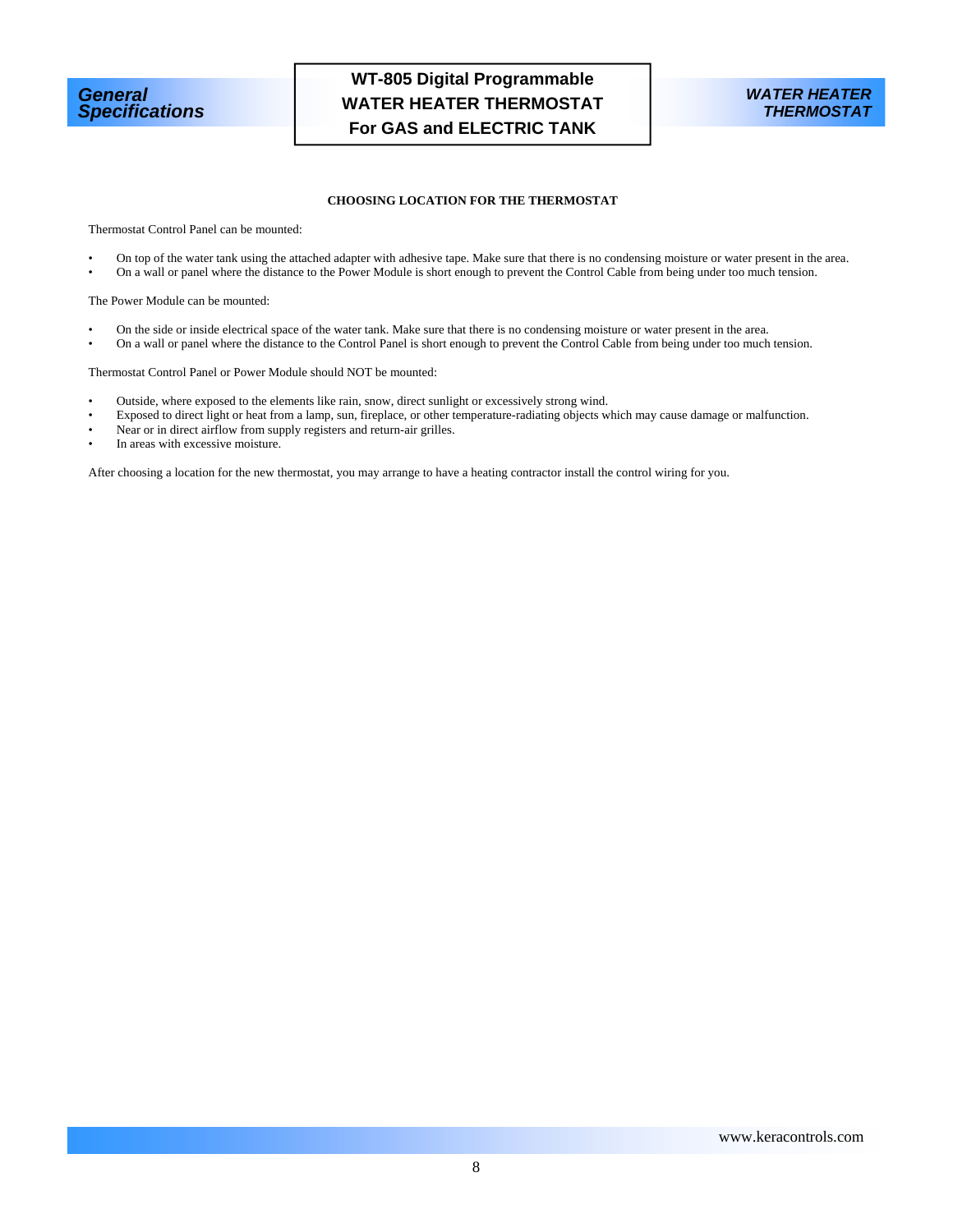



**POWER MODULE** 



**THE SUPPLY AND/OR THE OUTPUTS MAY BE 120V, 208-240V AC, 50/60Hz OR LOW VOLTAGE: 12V OR 24 V AC, 50/60Hz**  **Pin 1 & 4: High Limit fuse link. Normally shorted - opens at high temperature > +200F (+93 C) Pin 2 & 3: NTC Thermistor probe 10kohm , B=3950 ( or optional 100kohm , B=4100 ).** 

### **POWER MODULE INSTALLATION NOTES:**

- 1) The spacers on the bottom side of the Power Module are designed for ease of installation on a curved surface like on the side of the Water Tank. When installing on a flat surface, these spacers may not be needed, They can be removed by cutting them off flat from the base of the enclosure.
- 2) The Power Module mounting tabs have holes big enough to accept up to #8 bolts. Make sure that the mounting is not stressed beyond the plastic limit while tightening. Use flat washers when needed.
- 3A) For Gas Heating: The Power Module has a Fuse inside to protect the thermostat supply as well as the output load. To change the fuse, FIRST DISCONNECT ALL POWER and ONLY then undo the 4 screws in the bottom of the Power Module to gain access to the fuse holder. Use only 2 Amp max., slow blow glass fuse 20mm x 5 mm type.
- 3B) For Electric Heating: The Power Module internal Fuse is only to protect the thermostat supply. To change the fuse, FIRST DISCONNECT ALL POWER and ONLY then undo the 4 screws in the bottom of the Power Module to gain access to the fuse holder. Use only 0.1 Amp max., slow blow glass fuse 20mm x 5 mm type.
- 4) While inserting the RJ-45 Control Cable connector and the 4 pin Temperature Probe connector in their respective sockets, make sure that the contact is made properly and secure the connection by threading the cables through their respective strain relief on the enclosure box to prevent them from accidental disengaging.
- 5) The LED on the Power Module will come ON whenever the internal relay is energized and the Output power cable will have high line voltage present on its leads. NEVER run the system with the Output power cable leads exposed. This may cause the internal fuse to blow prematurely.
- 6) FOR ELECTRIC HEATER models ONLY: A high power Normally Open, Single Pole internal relay is installed inside the module. It should be connected **IN SERIES** with the supply to all or one of the heating elements of the tank. The maximum contact current is 30Amp and max. voltage is 250VAC. This circuit **DOES NOT** have any fuse. The heating elements supply **MUST BE fused separately** at a rating **LOWER than 30Amp** or an external boosting contactor may be used when the heating current is higher.